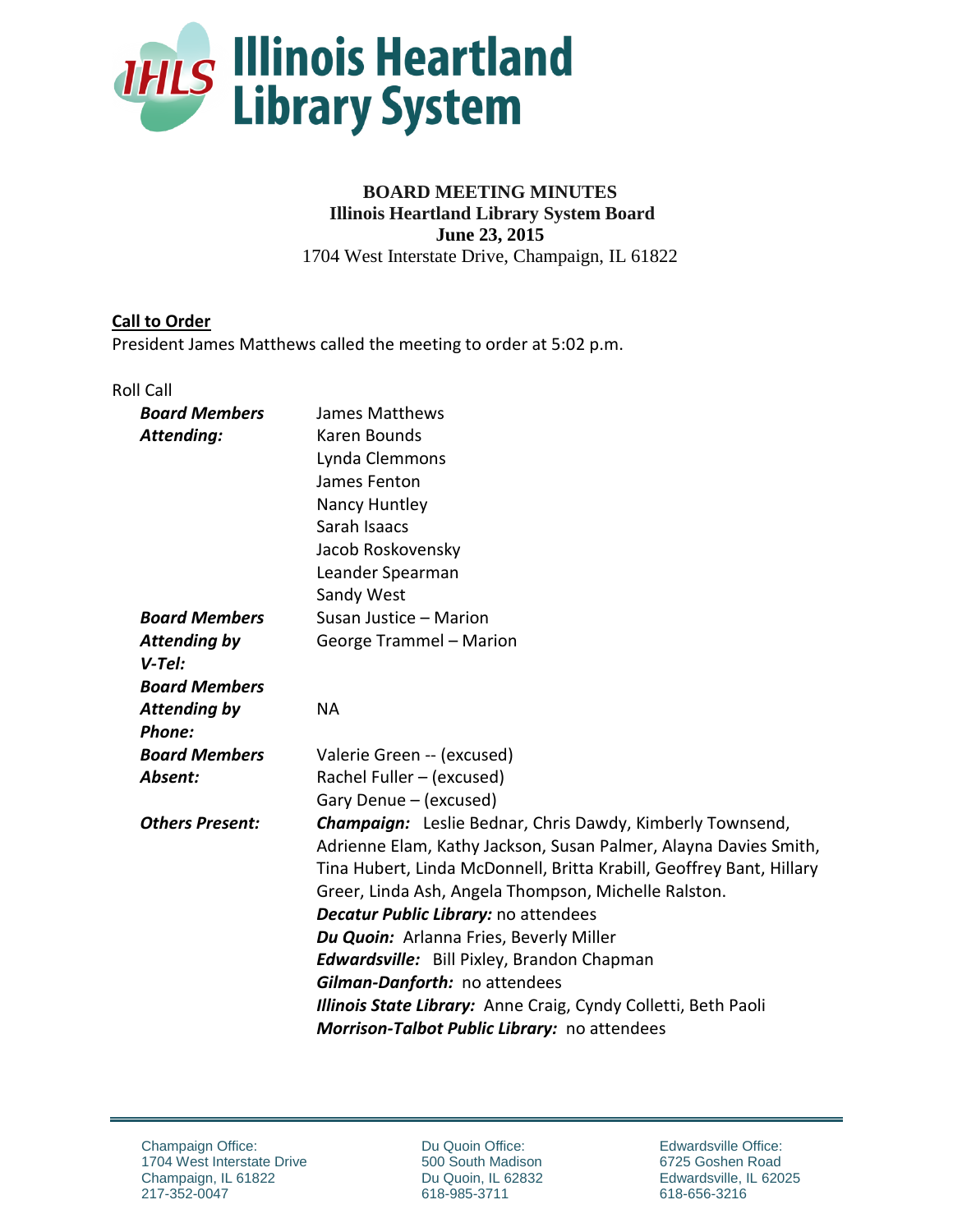

## **Consent Agenda:**

Karen Bounds motioned to approve consent agenda, Sandy West seconded. Motion carried by roll call vote.

## **Approval of May Bills 2015:**

Sandy West motioned to approve Bills report, seconded by Lynda Clemmons. Motion carried by roll call vote.

## **Financial Reports:**

In the Reserve Fund Summary projection, IHLS assumed not receiving any additional Area & Per Capita Allocation Payments for FY2015 by June 30, 2015, and not receiving Special Revenue Funds for FY2016 until after December 31, 2015. Capital Project Fund projection based on forecasted expenditures for remaining of FY2015, FY2016, and historical actual expenditures. The SHARE Reserve Fund indicated is the projected reserve fund balance as of July 1, 2015 excluding any projected FY2016 SHARE Fees assessed and to be collected.

Our projections indicate that IHLS can operate:

- **16 months** under the General Fund
- **5 months** under the Capital Fund
- **5.7 months** under the SHARE fund excluding the billed SHARE fees for FY2016
- General Fund will be able to carry Special Revenue Fund projects through the end of December 2015

Karen Bounds motioned to approve the financial reports. Sandy West seconded. Motion carried by roll call vote.

Anne Craig commented: FY2015 money should come in during the lapse period. The only concern is FY2016 as there is not yet a budget in place.

## **FOIA**

None

## **Public Comment**

None

Du Quoin Office: 500 South Madison Du Quoin, IL 62832 618-985-3711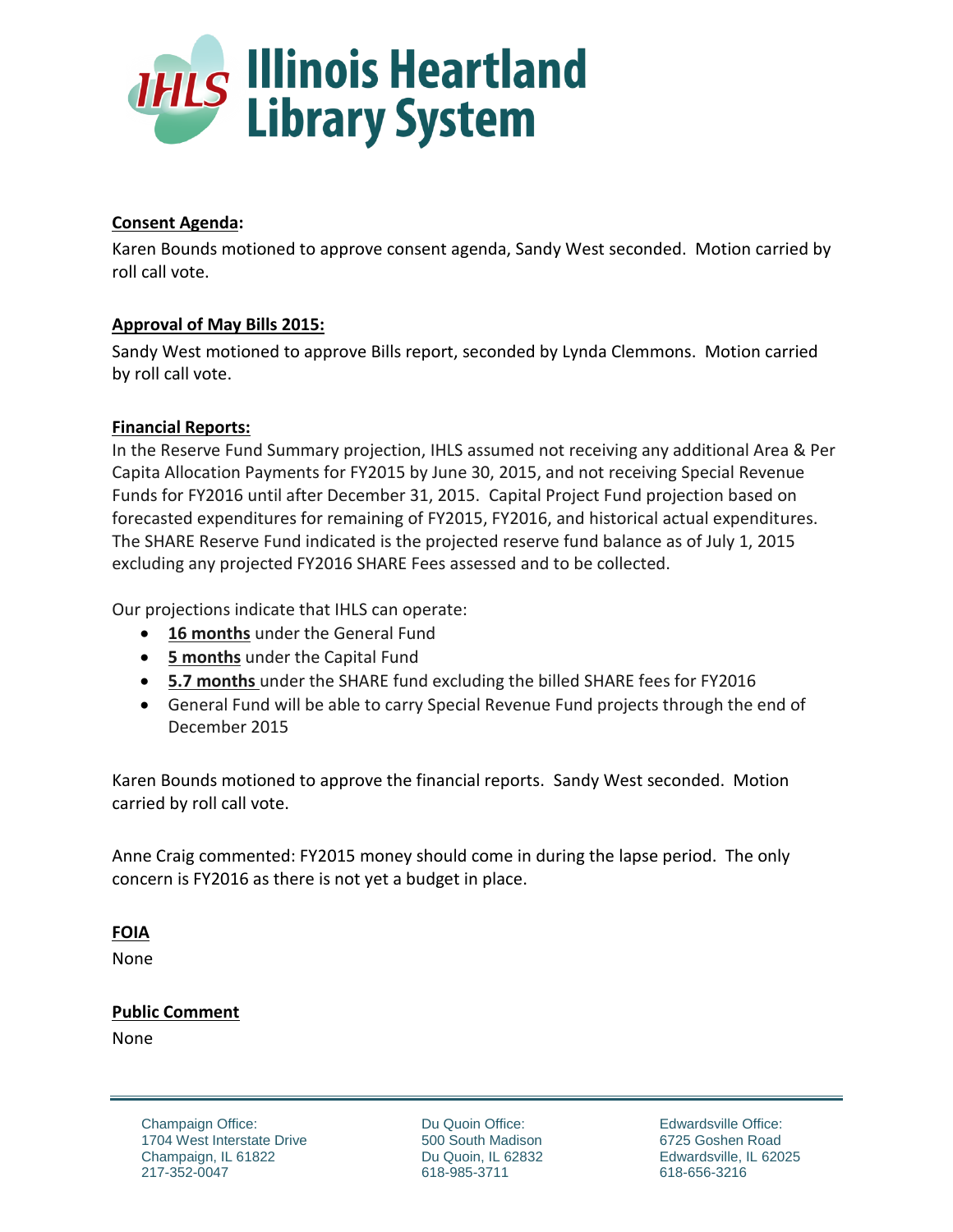

# **Communications**

Received a thank you note from James Matthews.

# **Staff Update**:

Staff Update- Jim Fenton motioned to approve. Leander Spearman seconded. Motion carried by roll call vote.

Secondary Employment – None

Personnel: Legal concern regarding former employee – they will accept cash equivalent of two months IMRF payments with board approval. Prior approval was given.

### **Secondary Employment Reports:**

None

## **ISL Report:**

Anne Craig reported on continuing education events at the Illinois State Library: Small Public Library Management Institute (SPLMI) concluded earlier this month with 50 attendees; ILEAD USA (Illinois Librarians Explore, Apply and Discover) begins its June session this week. Due to the current budget impasse in Springfield, IHLS has been directed to hold steady with FY2015 plans of service approved levels and activities.

## **Committee Reports**:

- Executive Committee -- James Matthews provided a quick verbal informational report
- Finance Report Nancy Huntley, meeting went fast there were no questions. Will provide auditor information at the July meeting.
- Long Range Planning -- Reviewed Focus Group Report, next meeting will be held July  $8<sup>th</sup>$ and 9<sup>th</sup>.
- Membership and Policy there was no quorum this month. Proposed revision to the bylaws was presented to the board (attachment provided).
- $\bullet$  Personnel not available to report

## **Unfinished Business:**

 Closed session minutes will be completed by James Matthews and provided at the July meeting.

Du Quoin Office: 500 South Madison Du Quoin, IL 62832 618-985-3711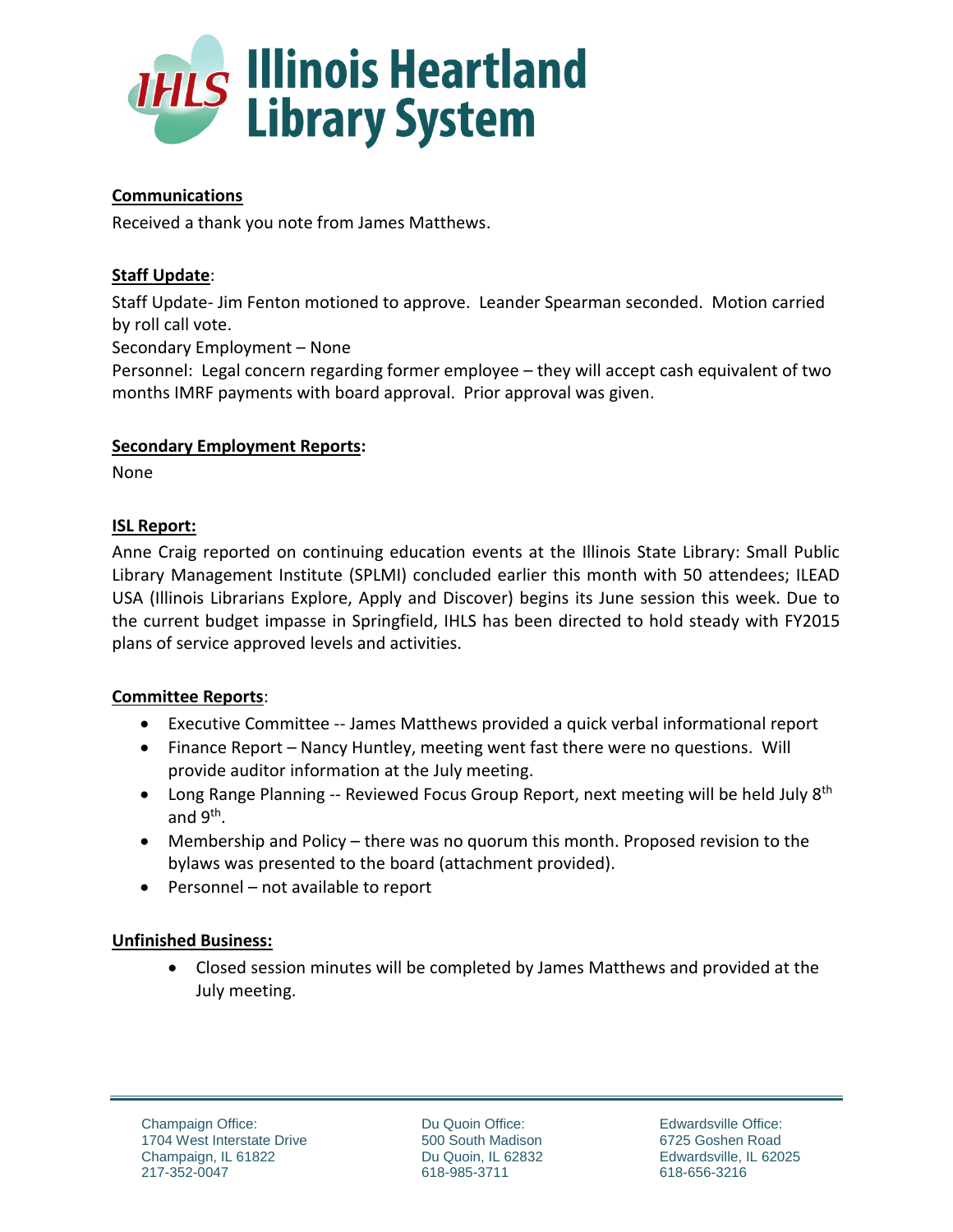

- Online Auction Susan Palmer
	- o Sold 7 vehicles (3 in Champaign, 3 in Edwardsville, and 1 in DuQuion).
	- o Could not use Pay Pal this time, will use in the future.
	- o Total money raised: \$6415.00
	- o Suggest another auction to sell the remaining seven vehicles.
- RAILS Letter: Karen Bounds and Sarah Isaacs worked together to update the letter. Motion to accept the letter made by Lynda Clemmons and seconded by Jacob Roskovensky. No discussion. Motion carried by roll call vote.

### **New Business:**

Letter from State Library and response was included as an attachment. Recommendations: Board discussed the FY2016 System Area & Per capita Grant (SAPG) Application and questions from the Illinois State Library regarding application components. IHLS satisfactorily responded to the concerns in writing and also determined that future SAPG applications would be reviewed by the board finance committee.

Executive Director's Evaluation -- motioned by Leander Spearmen to go into close session, seconded by Sarah West.

- o Entered into closed session at 5:35 p.m.
- o Returned from closed session at 6:15 p.m.

Long Term Care Insurance – Kathy Jackson presented IMRF Long term care option that is no cost to IHLS.

- o Plans are fully portable
- o Spouse and extended family is eligible
- o Jacob Roskovensky motioned to elect the Long Term Insurance plan, Sandy West seconded. Motion carried by roll call vote.

Bylaw change:

- o Facilities adhoc committee proposed bylaw change presented by Jacob Roskovensky. He will send the information to Ellen Popit for the next committee meeting.
- o Will post to web site for comments. Will post for 30 days.
- o Sandy West motioned to post revised language. Karen Bounds seconded. Motion carried by roll call vote.

Focus Group Report:

o Report provided

Du Quoin Office: 500 South Madison Du Quoin, IL 62832 618-985-3711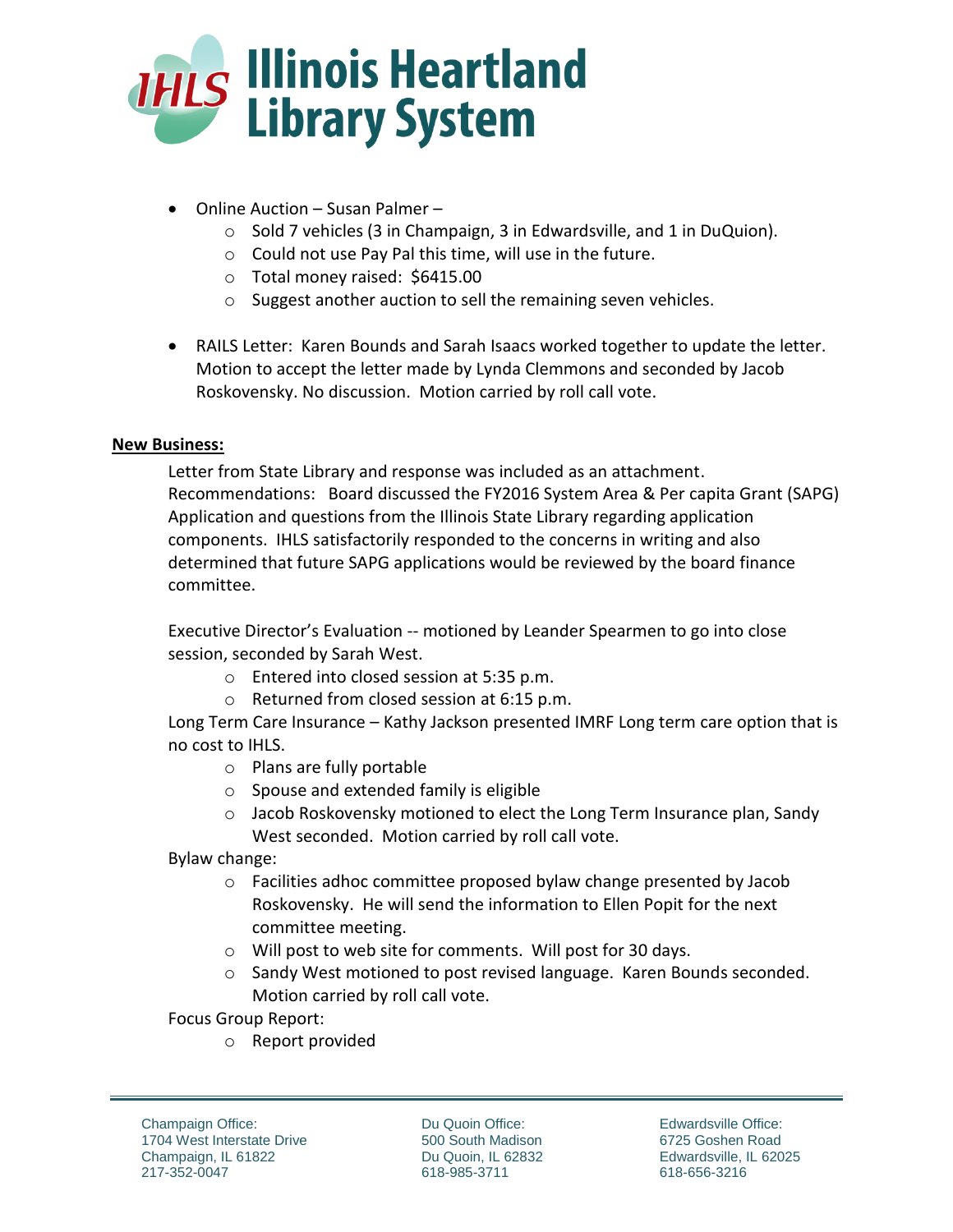

Communication Team:

- o Taking lead to make changes on how IHLS is presented.
- $\circ$  We want to show transparency. Information and reports from Long Range Planning process will be posted to the web site as soon as they are shared with the board.
- Prevailing Wage Rate:
	- o Karen Bounds motioned to pass prevailing wage rate, Nancy Huntley seconded. Motion carried by roll call vote.
- Approve Legal Counsel:
	- o Jacob Roskovensky motioned to approve legal counsel for FY2016, Sandy West seconded. Motion carried by roll call vote
- FY2016 Holiday Schedule:
	- $\circ$  Jacob Roskovensky motioned to approve the FY2016 Holiday Schedule, Jim Fenton seconded. Motion carried by roll call vote.
- FY2016 Board Meeting Dates and Times:
	- o Sandy West motioned to accept board meeting dates and times, Nancy Huntley seconded. Motion carried by remaining roll call vote.

Acknowledgement of Retiring Board Members:

- o Certificates were presented to the departing board members:
	- Jacob Roskovensky
	- **Nancy Huntley**
	- Karen Bounds
	- **Jim Matthews**

Board Officers Nomination Committee -- Jim Matthews appointed the following to the board officers nominating committee:

- o Leander Spearmen
- o Sarah Isaacs
- o Valerie Green
- o Motion made by Nancy Huntley to accept, Jacob Roskovensky seconded. Motion carried by roll call vote.

Appointed Karen Bounds to Long Range Planning Committee

o Motion made Jim Fenton, seconded by Sandy West. Motion carried by roll call vote.

## **Public Comment**:

o Bill Pixley – asked about RAILS letter. Explained that this covered the Membership standards initiated by RAILS.